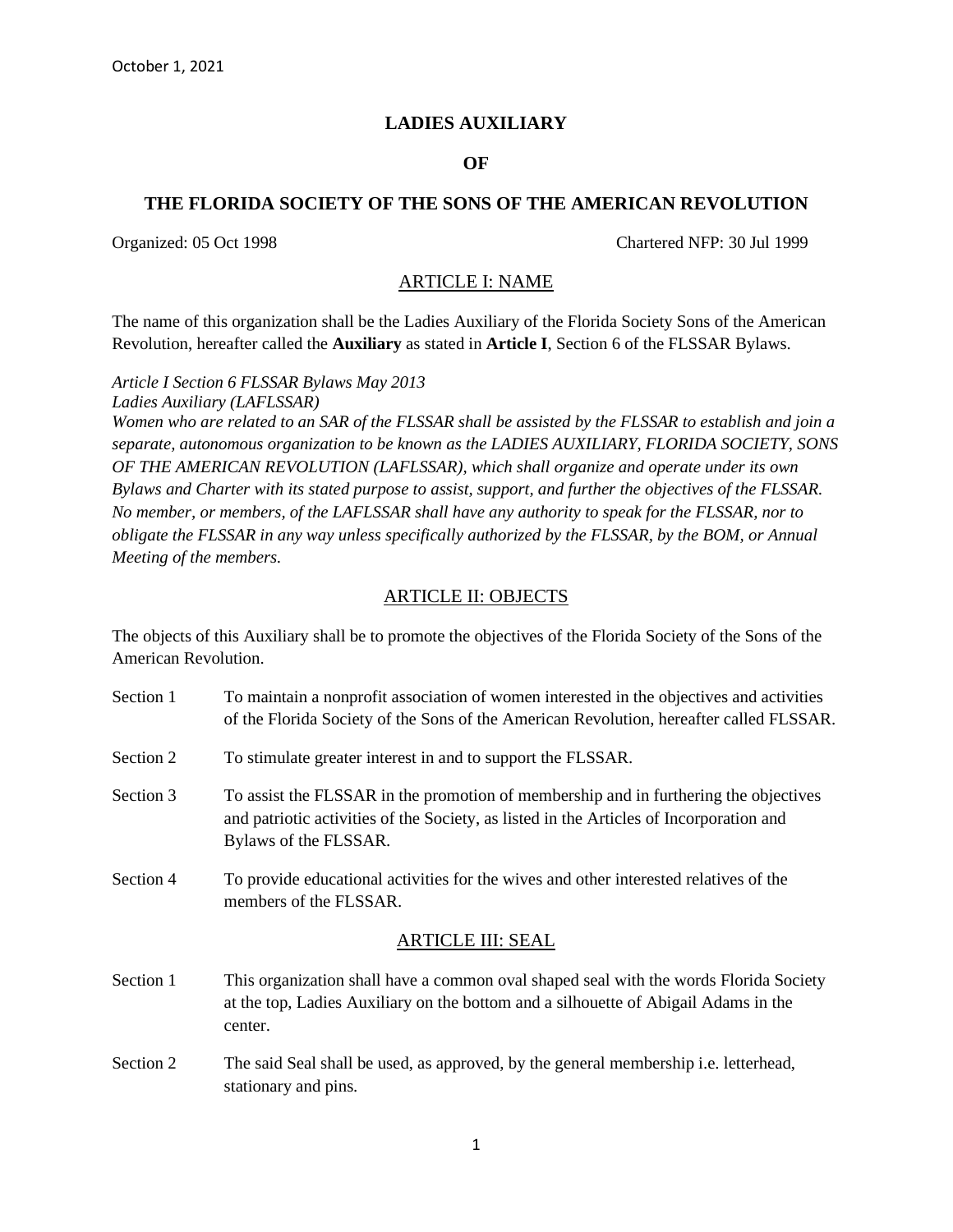# ARTICLE IV: ELIGIBILITY

- Section 1 Eligibility for membership in the Auxiliary shall be limited to those who subscribe to the objects and patriotic activities of the FLSSAR and the Auxiliary; wives, widows, mothers, daughters, granddaughters, sisters or nieces of SAR members and those interested in the objects of our Auxiliary.
- Section 2 A woman may join the Auxiliary by completion of the membership form and payment of dues. She shall receive all rights and privileges of the Auxiliary and will be eligible to hold office.

### ARTICLE V: BOARD OF DIRECTORS

- Section 1 The Board of Directors of the Auxiliary shall consist of elected and appointed committee chairmen as provided by Article V; Section 5.
- Section 2 The officers of the Auxiliary shall be President, Vice President, Chaplain, Secretary, Treasurer, Registrar and Historian.
- Section 3 A Nominating Committee of three (3) members shall be elected by the Auxiliary at the Fall meeting and consist of one (1) past president and two (2) members, all in good standing. It shall be the duty of this committee to nominate a candidate, whose consent to serve has been obtained, for each office to be filled at the annual meeting. Which shall coincide with the Spring meeting of the FLSSAR. Additional nominations may be made from the floor, provided the consent of the nominee shall have been obtained prior to the nomination.
- Section 4 Election of officers shall be by, majority vote, at the annual meeting which will coincide with the Spring meeting of the FLSSAR. Their term of office shall begin at the close of the annual meeting at which they are installed. All officers shall hold offices for one (1) year or until their successors are elected. No member shall hold office for more than three (3) consecutive terms. A member who has served more than half a term in any office shall be considered to have served a full term.
- Section 5 The Board of Directors may authorize the President to appoint one or more committees or coordinators. The chairman of each committee and each coordinator shall be a member of the Board for the current term of the Board or until the committee or coordinator is discharged by the Board, whichever occurs first.
- Section 6 In case of a vacancy in the office of President, the Vice President shall become the President. Vacancies in other offices shall be filled, by appointment, by the Board until the next general election. Vacancies of appointed members of the Board shall be filled by appointment of the President. A vacancy shall occur upon death, resignation, removal or absence from three (3) consecutive meetings of the Board of Directors without satisfactory explanation.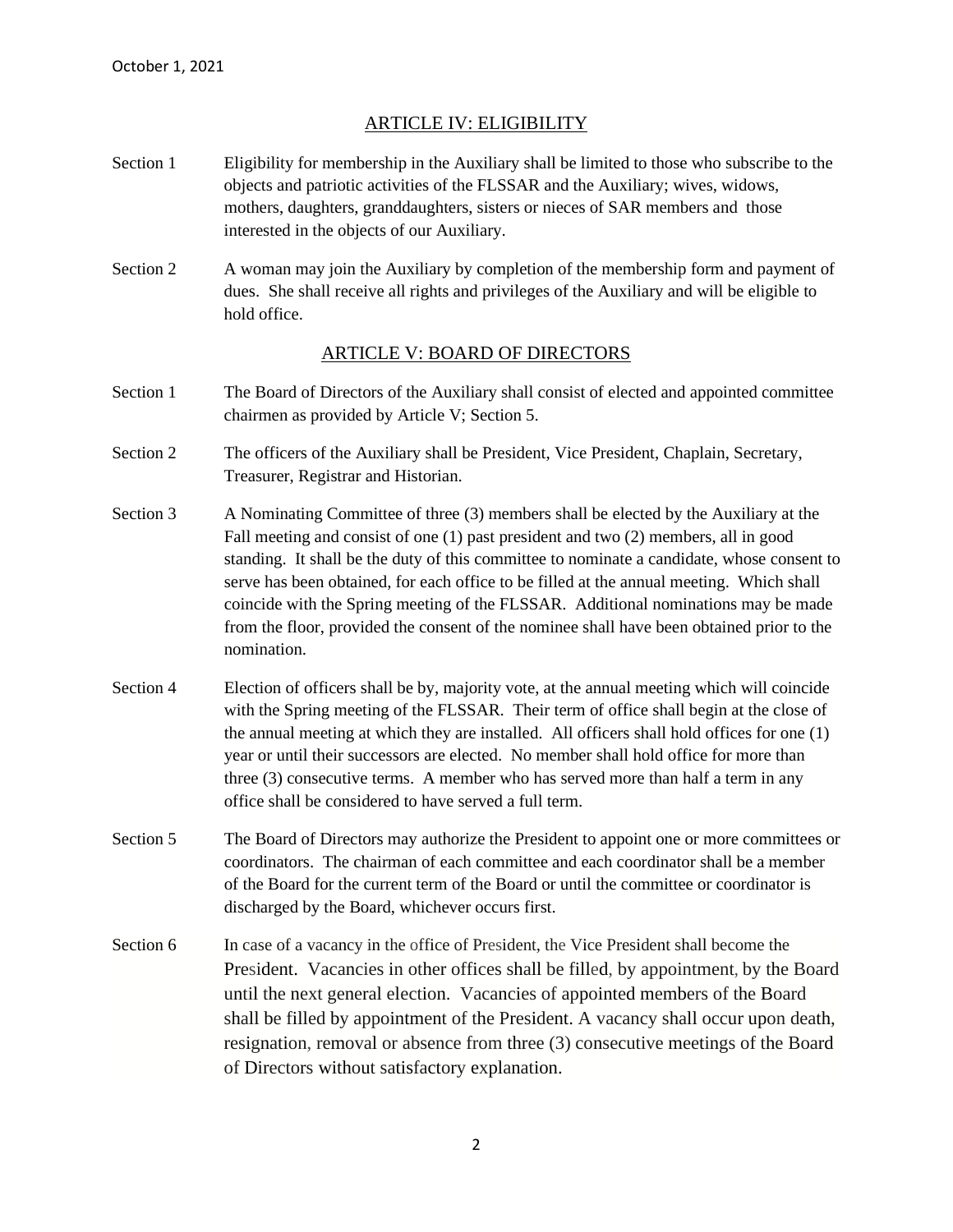- Section 7 A member of the Board of Directors may be removed by two-thirds vote of the Board Members present, the member involved not being included in the vote.
- Section 8 The Board of Directors shall have authority to transact the business of the Auxiliary between meetings and such other business as may be referred to the Board by the Auxiliary members.

#### ARTICLE VI: DUTIES OF THE ELECTED OFFICERS

- Section 1 The officers shall perform the duties prescribed by these Bylaws, and the Bylaws of the FLSSAR and the NSSAR and by the parliamentary authority of the NSSAR.
- Section 2 The President shall preside at all meetings of the Auxiliary and the Board. She shall be the chief executive officer and direct the affairs of the Auxiliary in accordance with the wishes of the membership and the Board of Directors. She shall appoint all committees except the Nominating Committee and be ex-officio member of all committees except the Nominating Committee. She shall make such other appointments as are authorized by the Board of Directors.
- Section 3 The Vice President shall, in the absence of the President, perform the duties pertaining to that office. She shall serve as Administrative to the President and Chairman of the Program Committee. She shall serve as the Projects Coordinator of the Auxiliary. She shall submit all proceeds to the treasurer.
- Section 4 The Chaplain shall conduct such religious services as occasion may require. She shall communicate whenever possible with members who are ill or in distress.
- Section 5 The Secretary shall keep a record of the proceedings of all meetings of the Auxiliary and the Board of Directors. She shall provide copies of the minutes to the Board of Directors and the SAR Liaison. She shall keep a current copy of the Bylaws, the general membership and create forms for contest winners. She shall send the updated membership to the Registrar and Treasurer. She shall keep attendance record of each meeting. She shall keep on file all committee reports.
- Section 6 The Treasurer shall have charge of all funds and securities of the Auxiliary. She shall collect and receive all monies due the Auxiliary. The funds shall be deposited in a financial institution designated by the Board. She shall pay budgeted bills and shall keep full and accurate records of receipts and disbursements. She will make a financial report at each meeting of the Auxiliary and the Board of Directors meetings. She shall serve as chairman of the Budget and Finance Committee. She is authorized to pay annually, before May 1<sup>st</sup>, the Florida Department of State Division of Corporations (Sunbiz.org) to retain the Auxiliary status of a nonprofit organization. She shall announce notices of annual dues to membership. She shall coordinate with the Registrar to keep the Roster current. Upon completion of term, shall request an independent audit.
- Section 7 The Registrar shall maintain a current record of the membership of the Auxiliary and coordinate with the Treasurer. Notification of any changes should go through her. She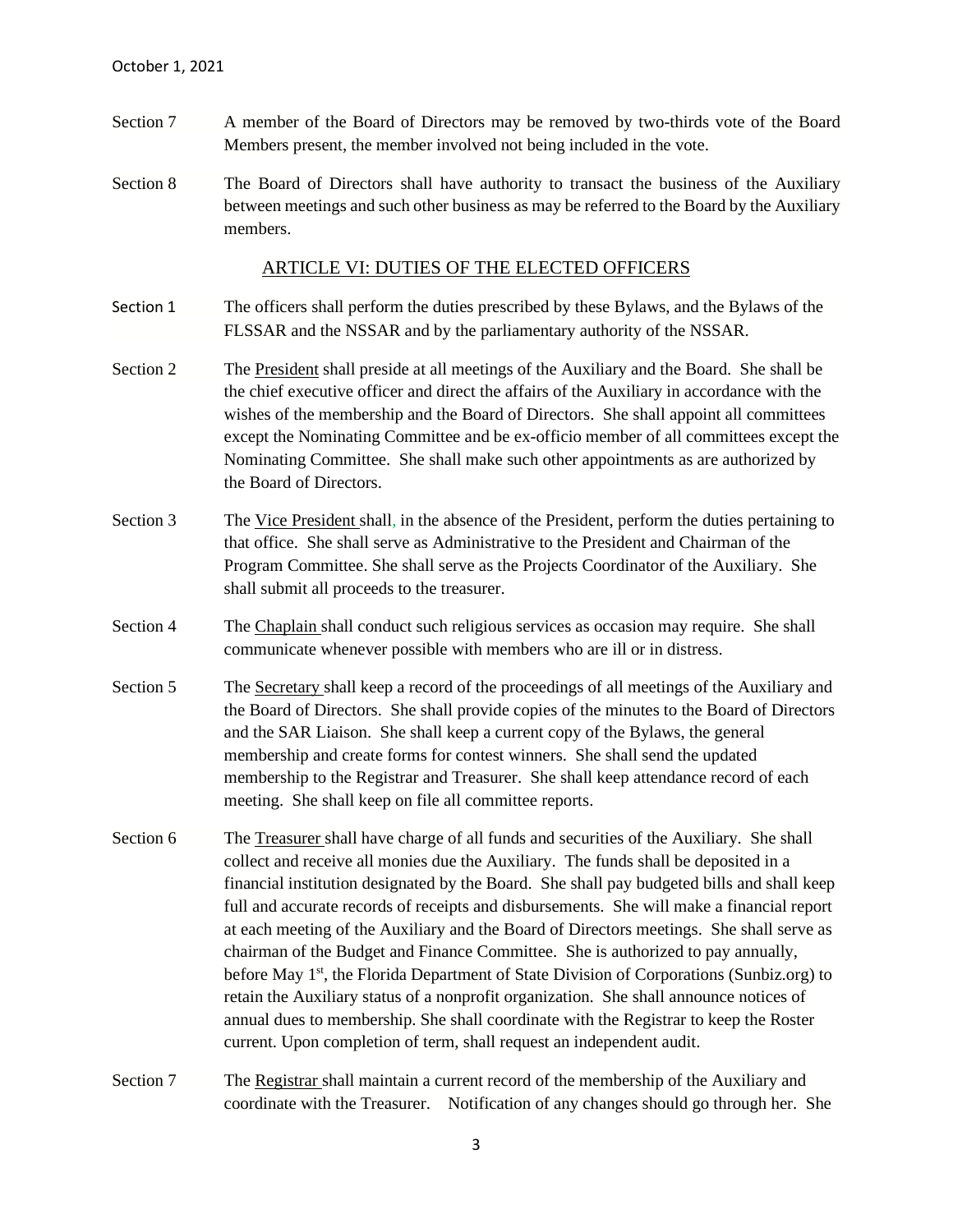shall process all applications for membership as directed by the Board. She shall present new members with a copy of Bylaws and current roster.

- Section 8 The Historian shall be the custodian of historical and biographical papers of the Auxiliary. She shall compile a history book of Auxiliary activities. She shall submit Auxiliary activities to the FLSSAR Auxiliary website and retain an electronic file of activities.
- Section 9 The President may appoint a <u>Parliamentarian</u> who shall be a member of the Board of Directors.

### ARTICLE VII: MEETINGS

- Section 1 Two (2) meetings per year shall be held for the membership, Spring and Fall, to coincide with the meetings of the FLSSAR. Six (6) members shall constitute a quorum. The annual meeting shall be the Spring meeting for the election of officers.
- Section 2 In some situations meetings can be validly transacted through electronic meetings. A vote may be conducted by electronic media which must be ratified at the next regular meeting.
- Section Special meetings may be called by the President and shall be approved by the Board of Directors. A written notice of every membership, including the annual meeting shall be printed in the News from the Ladies Auxiliary section of the Florida Patriot magazine.
- Section 4 The Board of Directors shall meet at least twice during the year. The first meeting shall be held immediately following the adjournment of the Spring Annual membership meeting, for the purpose of organization, appointment of committee chairmen and the transaction of business. Four (4) members of the Board shall constitute a quorum. An electronic meeting can be held as needed.

#### ARTICLE VIII: COMMITTEES

- Section 1 The Standing Committees shall be Budget and Finance.
- Section 2 A Corresponding Secretary may be appointed by the President for her term of office. Committee chairmen shall be appointed by the President for her term of office.

#### ARTICLE IX: FEES AND DUTIES

- Section 1 The Annual dues shall be determined by the Board of Directors. Annual dues shall be payable on or before the first  $(1<sup>st</sup>)$  of December and are delinquent after the first  $(1<sup>st</sup>)$  of February.
- Section 2 On or before the Fall BOM annually, the Treasurer will announce notice of annual dues to the membership. New members, after the Fall BOM, will have dues paid for the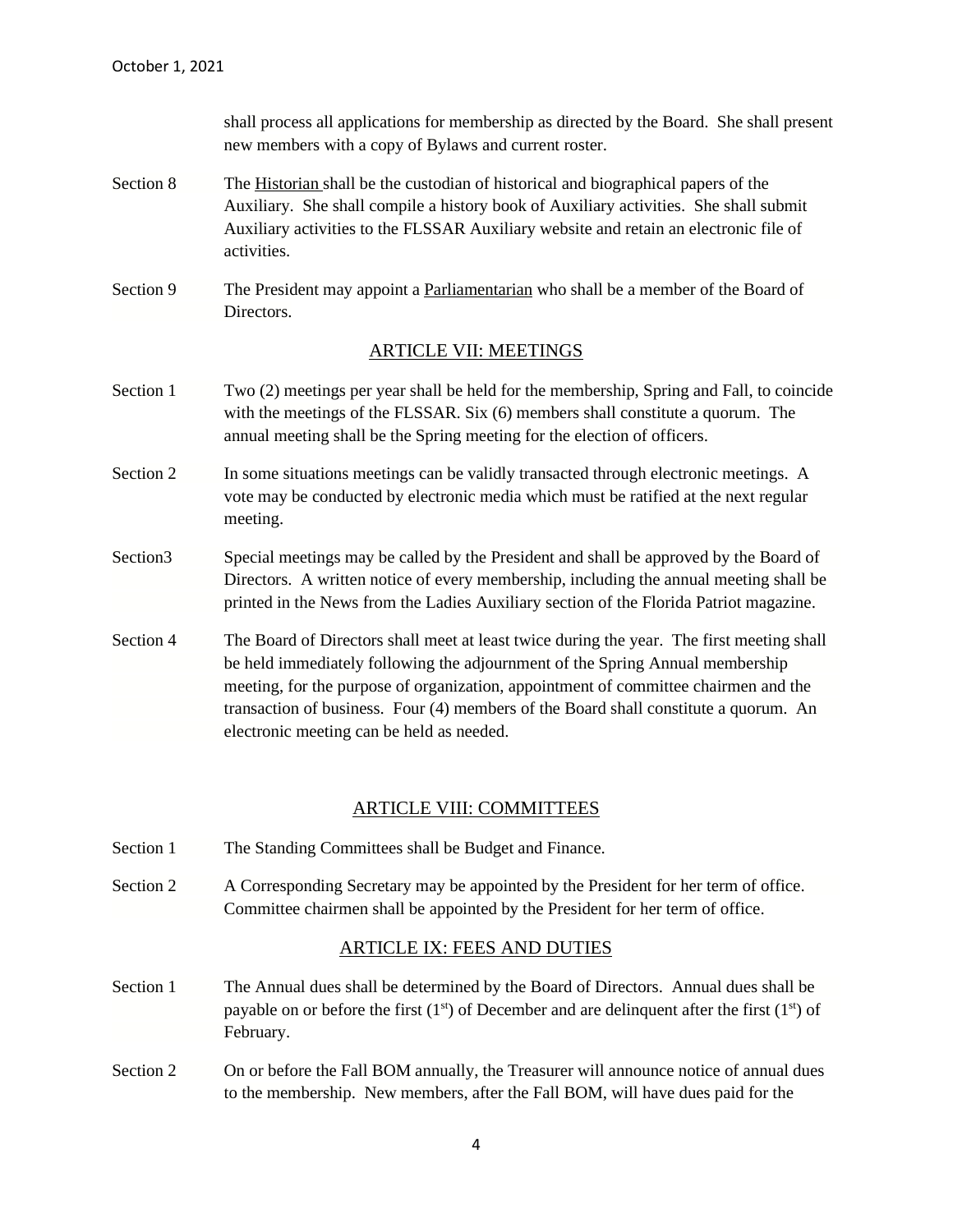following year. Roster will be divided into active members and inactive members (dues not paid for two (2) consecutive years). Active members will be sent Meeting Minutes and other notices. Inactive members will only be sent Dues Notices. Inactive members will be dropped after dues have not been paid for two  $(2)$  consecutive years.

# **ARTICLE X: PARLIAMENTARY AUTHORITY**

The rules contained in Robert's Rules of Order Newly Revised shall govern the Auxiliary in all cases in which they are not inconsistent with the Bylaws of the LAFLSSAR, FLSSAR, NSSAR or the State of Florida.

# **ARTICLE XI: AMEMNDMENT OF BYLAWS**

These Bylaws may be amended at any regular meeting of the Auxiliary by a vote of two-thirds of the members present, provided that notice of the proposed amendment shall have presented or mailed to each member thirty (30) days prior to the meeting. The amendment shall become effective upon the adjournment of the meeting at which it is adopted.

# **ARTICLE XII: DISSOLUTION**

| Section 1 | In the event that it becomes necessary to disband or dissolve the Auxiliary, all assets will<br>become the property of the FLSSAR.                                                                                     |  |
|-----------|------------------------------------------------------------------------------------------------------------------------------------------------------------------------------------------------------------------------|--|
| Section 2 | All lawful debts of the Auxiliary will be paid.                                                                                                                                                                        |  |
| Section 3 | Any property loaned to the Auxiliary will be returned to the donor whenever possible. A<br>resolution shall be adopted designating and remaining historical documents and/or<br>artifacts will be given to the FLSSAR. |  |
| Section 4 | After payment of debts, monies remaining in the Auxiliary treasury will be given to the<br>FLSSAR.                                                                                                                     |  |
| Section 5 | Official minutes of the Auxiliary and all other records will be sent to the FLSSAR<br>President and Secretary and become the property of the FLSSAR.                                                                   |  |
| Section 6 | Original applications held by the Auxiliary will be destroyed.                                                                                                                                                         |  |
| Section 7 | The Auxiliary Seal and pins owned by the Auxiliary will be sent to the FLSSAR.                                                                                                                                         |  |
| Adopted:  | 05 October 1998<br>Mildred Wilson, President, Cocoa, FL<br>Jean Buchanan, Parliamentarian                                                                                                                              |  |
| Amended:  | 24 April 1999<br>Mildred Wilson, President, Ft. Lauderdale, FL<br>Barbara Makant, Parliamentarian                                                                                                                      |  |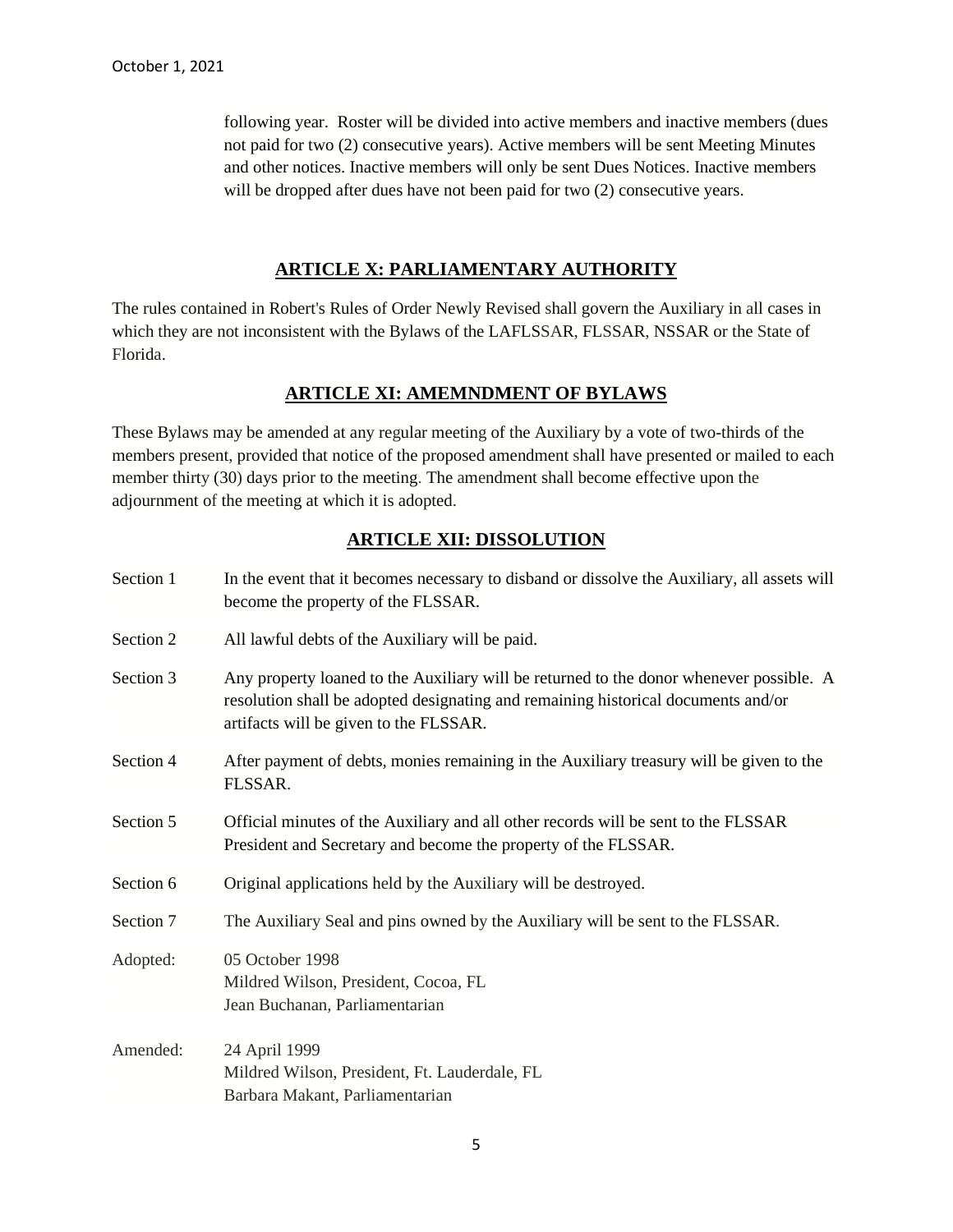| Amended: | 10 May 2002                                 |
|----------|---------------------------------------------|
|          | Patricia Wallin, President, Panama City, FL |
|          | Elizabeth "Beth" Schaffer, Parliamentarian  |
| Amended: | 04 October 2014                             |
|          | Debbie McMurry, President, Osprey, FL       |
| Amended: | 19 May 2018                                 |
|          | Ellie Folk, President, Brookville, FL       |
| Amended: | 12 June 2020                                |
|          | Anne McGuire, President, Cape Coral, FL     |
| Amended: | 1 October 2021                              |
|          | Delores Wolff, President, Cutler Bay, FL    |

# **STANDING RULES**

Standing Rules may be considered at any meeting of the Board of Directors. Upon recommendation of the Board, changes may be proposed and voted on at any regular meeting of the Auxiliary, with a majority vote of those present for adoption.

- 1. The fiscal year of the Auxiliary shall be from January  $1<sup>st</sup>$  to December  $31<sup>st</sup>$  of one year.
- 2. The Budget shall cover from January  $1<sup>st</sup>$  to December 31 $<sup>st</sup>$ . It shall be prepared by the</sup> Budget and Finance Committee and shall be subject to review and approval of the Board and presented to the membership for adoption at the Fall meeting.
- 3. Dues shall be paid on or before December  $1<sup>st</sup>$  of each year and shall be \$10.00.
- 4. Any member whose dues have not been paid by February 1<sup>st</sup> cannot enjoy any membership privileges, serve on a committee or hold office. They are no longer members in good standing of the Auxiliary.
- 5. Members should notify the Registrar of any change in name, address, telephone or email address.
- 6. All expenses of officers and chairmen shall be supported by invoices and/or itemized bills when presented to the Treasurer for payment.
- 7. The Auxiliary will not be responsible for the Hospitality Room during any regular meeting, but may assist the Hostess Chapter, as individuals, if a request is made.
- 8. The Auxiliary Pin, an enameled white oval with blue silhouette portrait of Abigail Adams, with Ladies Auxiliary on top and Florida Society SAR on the bottom, may be worn by members in good standing. The National and State pin may be purchased from the Treasurer for \$10.00. All unbudgeted disbursements in excess of \$100 shall be approved by the Board of Directors.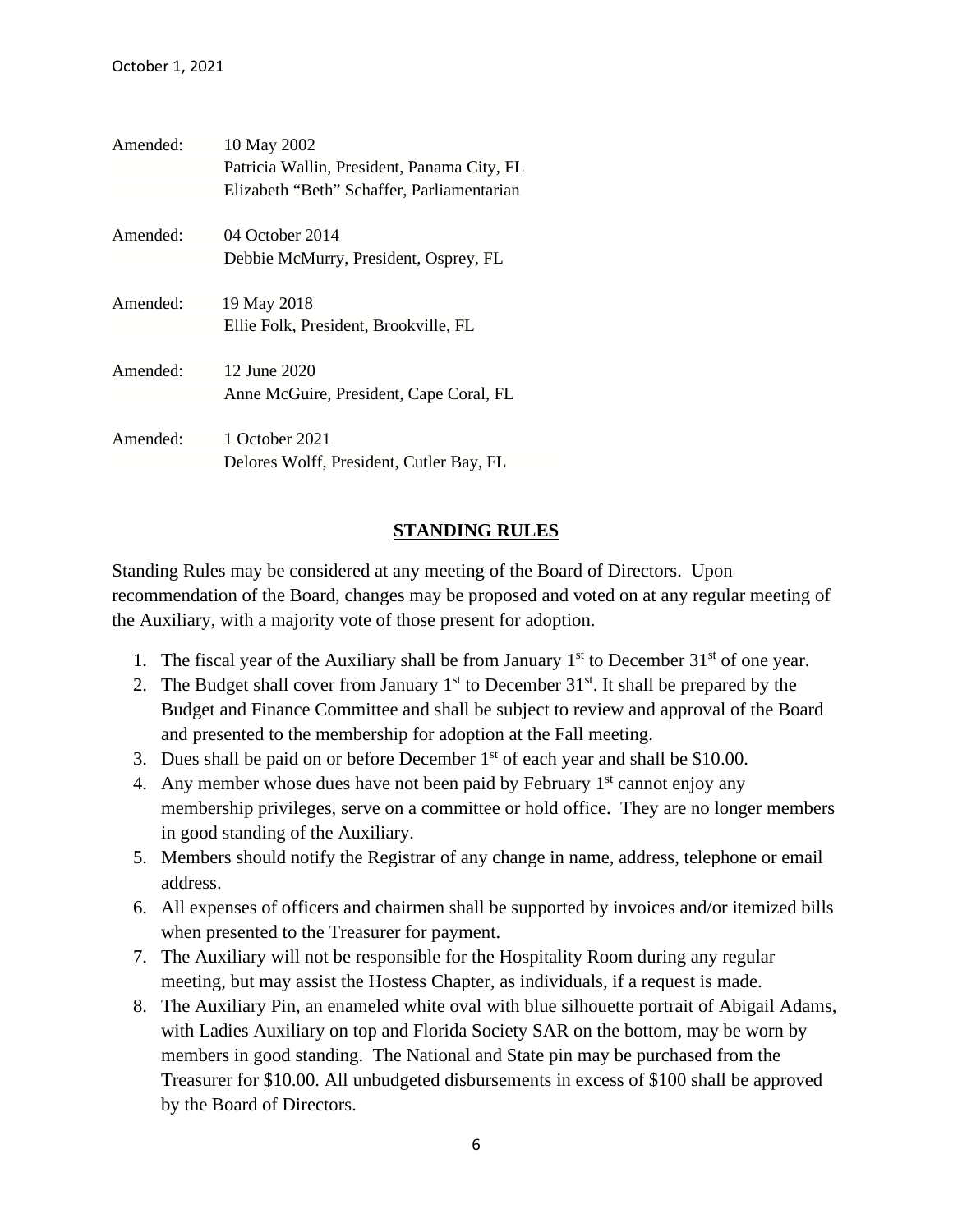- 9. A committee, composed of the President, 1<sup>st</sup> Vice President and Treasurer, shall be empowered to determine if the dues of a member incapacitated or financially unable to pay her dues should be paid by the Auxiliary. The finding of this committee need not be divulged to the membership.
- 10. Permission to address the membership will be recognized by the Chair and a limit of five (5) minutes will be permitted for discussion. To speak again, required permission from the assembly.
- 11. No member shall have the authority to speak for or represent the Auxiliary in any matter unless specifically authorized in advance by the Board.
- 12. The Board of Directors shall appoint an auditor, to audit the financial books of the Auxiliary, at the end of the fiscal year.

2014-10-04 Revised and Amended Debbie McMurry, President

2016-10-14 Revised and Amended Naomi Wess, President

2018-05-19 Revised and Amended Ellie Folk, President

2020-06-12 Revised and Amended Anne McGuire, President

### **OFFICERS DUTIES**

#### PRESIDENT

Preside at all meetings.

Direct the affairs of the Auxiliary in accordance with the wishes of the membership and the Board of Directors.

Call all meetings.

Appoint Committee Chairpersons.

If a vacancy occurs, appoint the Chaplain, Secretary, Historian and Parliamentarian and serve to end of term of office, as authorized by the Board.

Serve as an ex-officio member of all committees, except the Nominating Committee.

## VICE PRESIDENT

Serve as Administrative Assistant to the President.

Serve as Program Chairman.

Preside over meetings in the absence of the President.

Supervise the Ways & Means activities of the Auxiliary. Turn all proceeds over to the Treasurer.

#### **SECRETARY**

Keep the official minutes of both the Board of Directors meetings and general membership meetings.